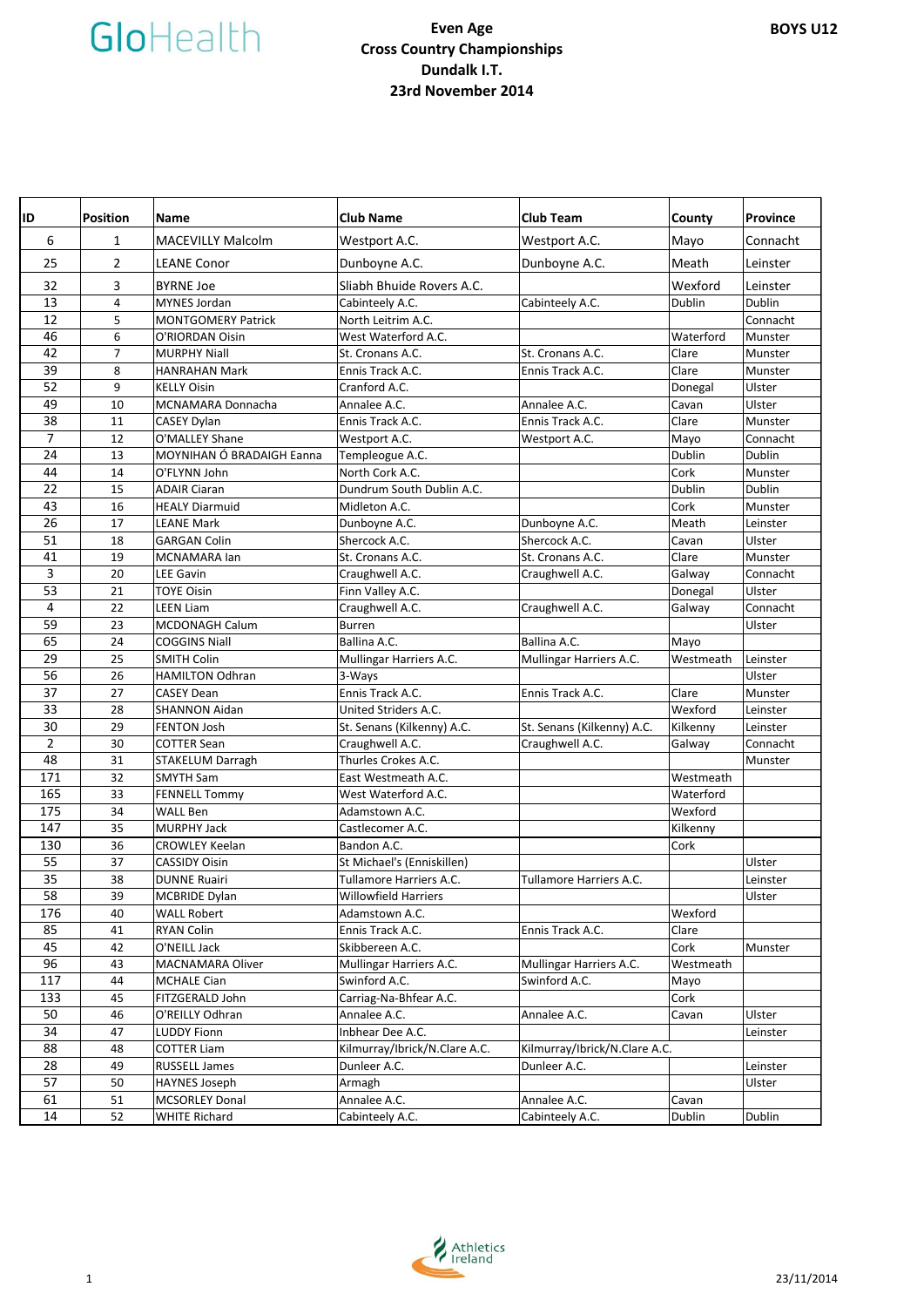| ID  | <b>Position</b> | Name                       | <b>Club Name</b>                  | <b>Club Team</b>                  | County    | Province |
|-----|-----------------|----------------------------|-----------------------------------|-----------------------------------|-----------|----------|
| 89  | 53              | <b>HURLEY Eoin</b>         | Kilmurray/Ibrick/N.Clare A.C.     | Kilmurray/Ibrick/N.Clare A.C.     |           |          |
| 36  | 54              | <b>MURPHY Cian</b>         | Tullamore Harriers A.C.           | Tullamore Harriers A.C.           |           | Leinster |
| 97  | 55              | <b>MULLEN Lorcan</b>       | Mullingar Harriers A.C.           | Mullingar Harriers A.C.           | Westmeath |          |
| 160 | 56              | <b>HURLEY Callum</b>       | Ferrybank A.C.                    |                                   | Waterford |          |
| 167 | 57              | <b>WILLANS Conn</b>        | West Waterford A.C.               |                                   | Waterford |          |
| 11  | 58              | <b>MARREY James</b>        | Lake District Athletics           |                                   | Mayo      | Connacht |
| 84  | 59              | <b>POWER Matthew</b>       | Ennis Track A.C.                  | Ennis Track A.C.                  | Clare     |          |
| 126 | 60              | <b>DAWSON Conal</b>        | Westport A.C.                     | Westport A.C.                     | Mayo      |          |
| 62  | 61              | <b>PRIOR Alex</b>          | Annalee A.C.                      | Annalee A.C.                      | Cavan     |          |
| 132 | 62              | ATKINSON Ben               | Carriag-Na-Bhfear A.C.            |                                   | Cork      |          |
| 87  | 63              | <b>FAHY Diarmuid</b>       | Kilmurray/Ibrick/N.Clare A.C.     | Kilmurray/Ibrick/N.Clare A.CClare |           |          |
| 142 | 64              | <b>HOLIAN Jack</b>         | Letterkenny A.C.                  |                                   | Donegal   |          |
| 74  | 65              | <b>KELLY Gavin</b>         | Craughwell A.C.                   | Craughwell A.C.                   | Galway    |          |
| 136 | 66              | <b>MCNAMEE Ciaran</b>      | Youghal A.C.                      |                                   | Cork      |          |
| 10  | 67              | <b>HARLEY Conor</b>        | <b>Ballinasloe &amp; District</b> |                                   | Galway    | Connacht |
| 101 | 68              | <b>MCCARTHY Oran</b>       | Shercock A.C.                     | Shercock A.C.                     | Cavan     |          |
| 110 | 69              | <b>CONNEALLY John</b>      | St. Cronans A.C.                  | St. Cronans A.C.                  |           |          |
| 121 | 70              | <b>MORAN Shane</b>         | Swinford A.C.                     | Swinford A.C.                     |           |          |
| 47  | 71              | JACK O'Connor              | Dooneen A.C.                      |                                   |           | Munster  |
| 131 | 72              | <b>MCCOURT Callum</b>      | Bandon A.C.                       |                                   | Cork      |          |
| 73  | 73              | <b>FARRELL Jack</b>        | Craughwell A.C.                   | Craughwell A.C.                   | Galway    |          |
| 113 | 74              | FOOT James                 | St. Senans (Kilkenny) A.C.        | St. Senans (Kilkenny) A.C.        | Kilkenny  |          |
| 9   | 75              | <b>FITZPATRICK Shane</b>   | <b>Ballinasloe &amp; District</b> |                                   | Galway    | Connacht |
| 90  | 76              | <b>MCNAMARA Brian</b>      | Kilmurray/Ibrick/N.Clare A.C.     | Kilmurray/Ibrick/N.Clare A.C.     |           |          |
| 86  | 77              | <b>SHANAHAN Conor</b>      | Ennis Track A.C.                  | Ennis Track A.C.                  |           |          |
| 100 | 78              | <b>CARROLL Dean</b>        | Shercock A.C.                     | Shercock A.C.                     | Cavan     |          |
| 134 | 79              | <b>ROCHE Colin</b>         | Courcey A.C.                      |                                   | Cork      |          |
| 140 | 80              | <b>SHERIDAN Cole David</b> | Inishowen A.C.                    |                                   | Donegal   |          |
| 127 | 81              | <b>QUINN Harrison</b>      | Westport A.C.                     | Westport A.C.                     | Mayo      |          |
| 155 | 82              | KELLY Óisín                | Ratoath A.C.                      |                                   | Meath     |          |
| 17  | 83              | REBEQEA Traian             | Metro/St. Brigid's A.C.           | Metro/St. Brigid's A.C.           | Dublin    | Dublin   |
| 173 | 84              | <b>FLANNELLY Darragh</b>   | United Striders A.C.              |                                   | Wexford   |          |
| 172 | 85              | <b>MOFFATT Mikey</b>       | Mullingar Harriers A.C.           |                                   | Westmeath |          |
| 5   | 86              | <b>MCCANN Danny</b>        | Swinford A.C.                     | Swinford A.C.                     | Mayo      | Connacht |
| 16  | 87              | MAC SEOIN Sean Og          | Metro/St. Brigid's A.C.           | Metro/St. Brigid's A.C.           | Dublin    | Dublin   |
| 153 | 88              | <b>FAGAN Rory</b>          | Na Fianna A.C.                    |                                   | Meath     |          |
| 135 | 89              | <b>PALMER Sean</b>         | Grange/Fermoy A.C.                |                                   | Cork      |          |
| 154 | 90              | <b>CLARKE Marcus</b>       | Navan A.C.                        |                                   | Meath     |          |
| 98  | 91              | <b>SHAW Mark</b>           | Mullingar Harriers A.C.           | Mullingar Harriers A.C.           | Westmeath |          |
| 60  | 92              | O'CALLAGHAN Ultan          | 3-Ways                            |                                   |           | Ulster   |
| 18  | 93              | PRIOR Cian                 | Metro/St. Brigid's A.C.           | Metro/St. Brigid's A.C.           |           | Dublin   |
| 92  | 94              | <b>BOLTON James</b>        | Metro/St. Brigid's A.C.           | Metro/St. Brigid's A.C.           |           |          |
| 31  | 95              | <b>BEIRNE Cathal</b>       | St. Joseph's A.C.                 |                                   | Kilkenny  | Leinster |
| 66  | 96              | <b>TREACY Niall</b>        | Ballina A.C.                      | Ballina A.C.                      | Mayo      |          |
| 112 | 97              | <b>FINN Robert</b>         | St. Senans (Kilkenny) A.C.        | St. Senans (Kilkenny) A.C.        | Kilkenny  |          |
| 102 | 98              | MCCULLAGH Michael          | Shercock A.C.                     | Shercock A.C.                     | Cavan     |          |
| 151 | 99              | <b>MULLALLY Thomas</b>     | St. Joseph's A.C.                 |                                   | Kilkenny  |          |
| 129 | 100             | MCNAMARA Conn              | Westport A.C.                     | Westport A.C.                     |           |          |
| 118 | 101             | COYLE Eóin                 | Swinford A.C.                     | Swinford A.C.                     |           |          |
| 82  | 102             | O'BRIEN Joe                | Dunleer A.C.                      | Dunleer A.C.                      |           |          |
| 109 | 103             | <b>CARMODY Colin</b>       | St. Cronans A.C.                  | St. Cronans A.C.                  | Clare     |          |
| 21  | 104             | <b>CUNNINGHAM Alex</b>     | Brothers Pearse A.C.              |                                   | Dublin    | Dublin   |
| 143 | 105             | <b>KEOWN Evan</b>          | Letterkenny A.C.                  |                                   | Donegal   |          |

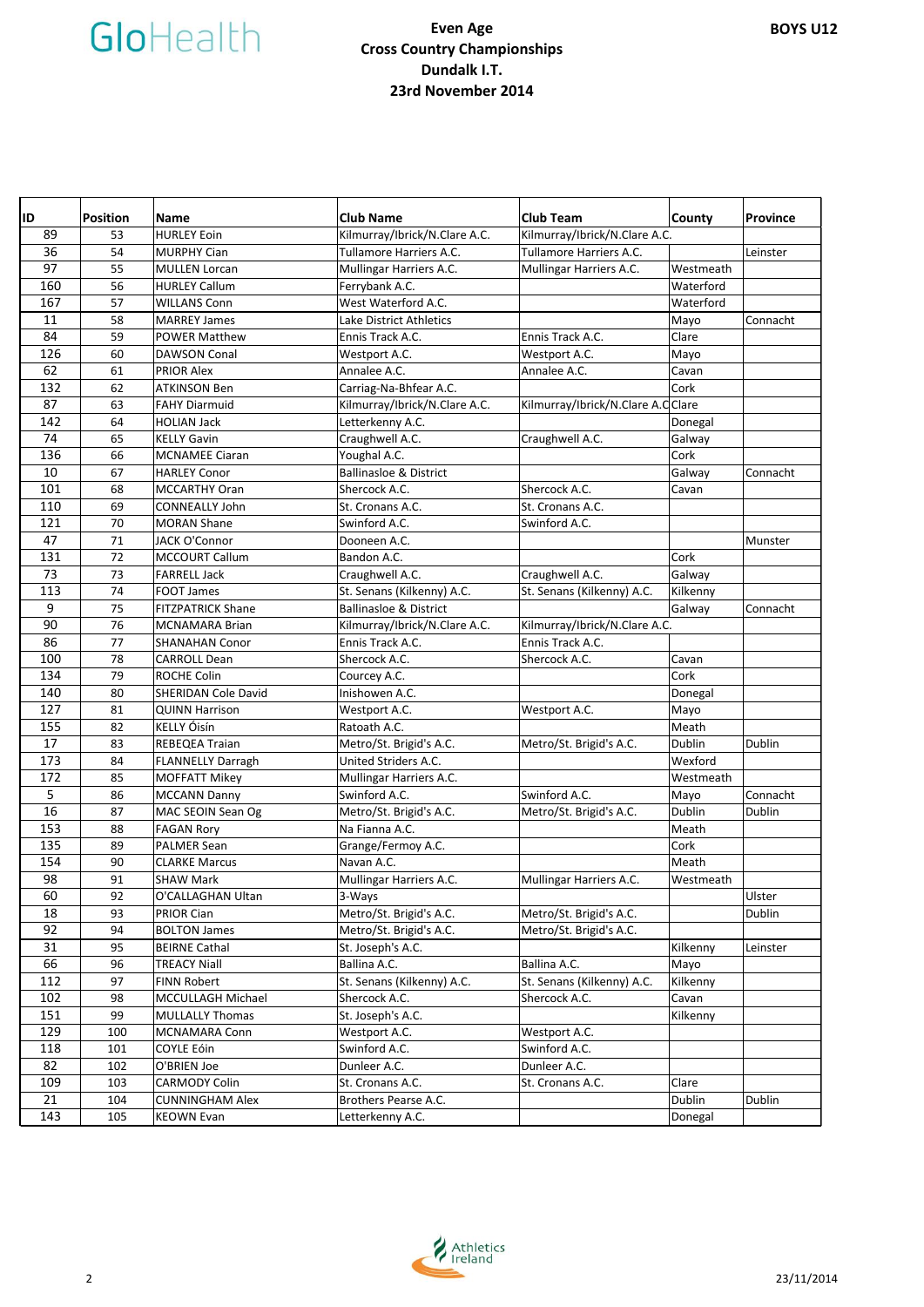| ID         | <b>Position</b> | <b>Name</b>                    | <b>Club Name</b>                        | <b>Club Team</b>                  | County               | <b>Province</b> |
|------------|-----------------|--------------------------------|-----------------------------------------|-----------------------------------|----------------------|-----------------|
| 120        | 106             | <b>KELLY Naoise</b>            | Swinford A.C.                           | Swinford A.C.                     |                      |                 |
| 128        | 107             | <b>HORAN Ted</b>               | Westport A.C.                           | Westport A.C.                     |                      |                 |
| 161        | 108             | O'KEEFFE Daire                 | Ferrybank A.C.                          |                                   | Waterford            |                 |
| 148        | 109             | O'REILLY Cathal                | Castlecomer A.C.                        |                                   | Kilkenny             |                 |
| 152        | 110             | <b>POWER Billy</b>             | Thomastown A.C.                         |                                   | Kilkenny             |                 |
| 79         | 111             | <b>FARRELL Patrick</b>         | Dunleer A.C.                            | Dunleer A.C.                      |                      |                 |
| 144        | 112             | <b>MARRY Patrick</b>           | Rosses A.C.                             |                                   | Donegal              |                 |
| 163        | 113             | <b>HAYES Sean</b>              | Waterford A.C.                          |                                   | Waterford            |                 |
| 164        | 114             | <b>FENNELL Rory</b>            | West Waterford A.C.                     |                                   | Waterford            |                 |
| 150        | 115             | <b>MULLINS Charlie</b>         | Gowran A.C.                             |                                   | Kilkenny             |                 |
| 15         | 116             | DOODY Joe                      | Cabinteely A.C.                         | Cabinteely A.C.                   | Dublin               | Dublin          |
| 137        | 117             | <b>DONNELLY Liam</b>           | Cranford A.C.                           |                                   | Donegal              |                 |
| 122        | 118             | <b>BRACKEN David</b>           | Tullamore Harriers A.C.                 | Tullamore Harriers A.C.           |                      |                 |
| 145        | 119             | <b>HEALY Callum</b>            | Athenry A.C.                            |                                   | Galway               |                 |
| 169        | 120             | <b>LEECH Sean</b>              | East Westmeath A.C.                     |                                   | Westmeath            |                 |
| 178        | 121             | <b>DOYLE Conor</b>             | Sliabh Bhuide Rovers A.C.               |                                   | Wexford              |                 |
| 168        | 122             | <b>DOHERTY Michael</b>         | East Westmeath A.C.                     |                                   | Westmeath            |                 |
| 103        | 123             | <b>SHANLEY Jamie</b>           | Shercock A.C.                           | Shercock A.C.                     | Cavan                |                 |
| 94         | 124             | <b>WOODGER Finn</b>            | Metro/St. Brigid's A.C.                 | Metro/St. Brigid's A.C.           |                      |                 |
| 124        | 125             | <b>MCDAID Daire</b>            | Tullamore Harriers A.C.                 | Tullamore Harriers A.C.           |                      |                 |
| 95         | 126             | <b>GAFFNEY Brian</b>           | Mullingar Harriers A.C.                 | Mullingar Harriers A.C.           | Westmeath            |                 |
| 76         | 127             | <b>LYONS Ross</b>              | Dunboyne A.C.                           | Dunboyne A.C.                     | Meath                |                 |
| 20         | 128             | <b>MCQUAID Oliver</b>          | Skerries A.C.                           | Skerries A.C.                     | Dublin               | Dublin          |
| 177        | 129             | <b>BOLAND Ryan</b>             | Croghan A.C.                            |                                   | Wexford              |                 |
| 146        | 130             | MCNEELIS Darragh               | Athenry A.C.                            |                                   | Galway               |                 |
| 80         | 131             | <b>KENNEDY Blake</b>           | Dunleer A.C.                            | Dunleer A.C.                      |                      |                 |
| 141        | 132             | <b>BLACK Billy</b>             | Letterkenny A.C.                        |                                   | Donegal              |                 |
| 104        | 133             | <b>HARDING Sean</b>            | Shercock A.C.                           | Shercock A.C.                     |                      |                 |
| 159        | 134             | <b>BAGGE Nathan</b>            | Ferrybank A.C.                          |                                   | Waterford            |                 |
| 107        | 135             | <b>LAWLOR Hugh</b>             | Skerries A.C.                           | Skerries A.C.                     |                      |                 |
| 180        | 136             | <b>LENNON Owen</b>             | United Striders A.C.                    |                                   | Wexford              |                 |
| 149        | 137             | <b>MCAVINEY Brogan</b>         | Gowran A.C.                             |                                   | Kilkenny             |                 |
| 174        | 138             | O'SHEA Eamonn                  | Adamstown A.C.                          |                                   | Wexford              |                 |
| 138        | 139             | <b>NEELY Allan</b>             | Cranford A.C.                           |                                   | Donegal              |                 |
| 108        | 140             | MAY Joe                        | Skerries A.C.                           | Skerries A.C.                     |                      |                 |
| 99         | 141             | <b>MARTIN Kevin</b>            | Mullingar Harriers A.C.                 | Mullingar Harriers A.C.           |                      |                 |
| 23         | 142             | <b>MORTON Danny</b>            | Cabinteely A.C.                         | Cabinteely A.C.                   |                      | Dublin          |
| 105        | 143             | <b>DEVINE Lorcan</b>           | Skerries A.C.                           | Skerries A.C.                     |                      |                 |
| 162        | 144             | <b>FARRELL Daniel</b>          | Waterford A.C.                          |                                   | Waterford            |                 |
| 111        | 145             | MCCONWAY Noah                  | St. Cronans A.C.                        | St. Cronans A.C.                  |                      |                 |
| 139<br>166 | 146<br>147      | <b>GALVIN Ryan</b>             | Finn Valley A.C.<br>West Waterford A.C. |                                   | Donegal<br>Waterford |                 |
| 63         | 148             | KIELY Eoin                     | Annalee A.C.                            | Annalee A.C.                      |                      |                 |
| 170        | 149             | SHEILS Daithi                  | East Westmeath A.C.                     |                                   | Cavan<br>Westmeath   |                 |
| 64         | 150             | MCGEE Colin<br>O'BRIEN Malachy | Annalee A.C.                            | Annalee A.C.                      |                      |                 |
| 179        | 151             | <b>CONNOR Alan</b>             | The Macamores A.C.                      |                                   | Wexford              |                 |
| 70         | 152             | <b>FALVEY Peter</b>            | Cabinteely A.C.                         | Cabinteely A.C.                   |                      |                 |
| 75         | 153             | DAVIS Oisin                    | Craughwell A.C.                         | Craughwell A.C.                   |                      |                 |
| 67         | 154             | <b>MCHALE Mathew</b>           | Ballina A.C.                            | Ballina A.C.                      |                      |                 |
| 106        | 155             | <b>EMMETT Sean</b>             | Skerries A.C.                           | Skerries A.C.                     |                      |                 |
| 77         | 156             | <b>MANNING Benjamin</b>        | Dunboyne A.C.                           | Dunboyne A.C.                     |                      |                 |
| 72         | 157             | RYAN Jamie                     | Cabinteely A.C.                         | Cabinteely A.C.                   |                      |                 |
| 40         | 158             | <b>HOGAN Niall</b>             | Kilmurray/Ibrick/N.Clare A.C.           | Kilmurray/Ibrick/N.Clare A.CClare |                      | Munster         |